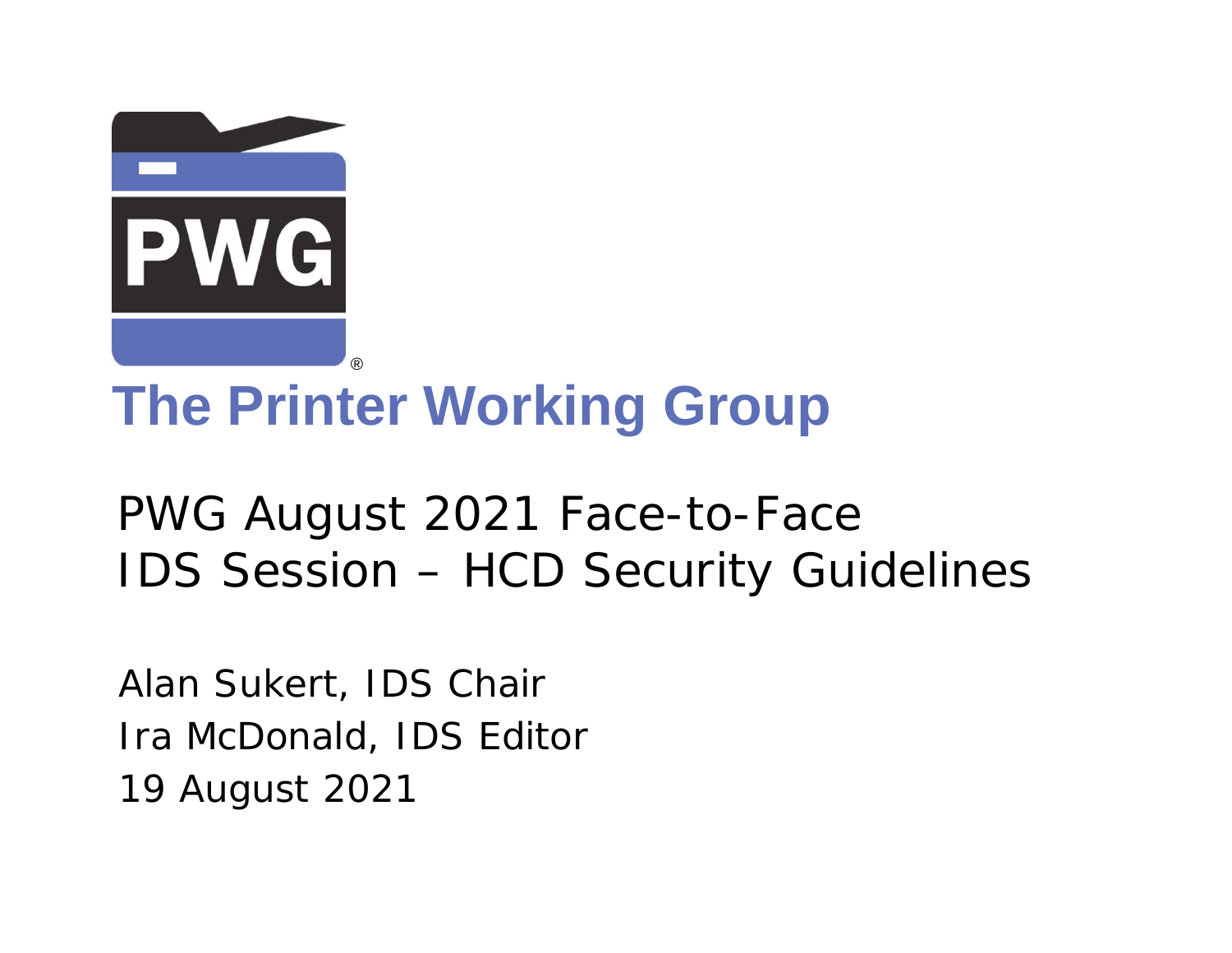

## HCD Security Guidelines Agenda

- HCDSEC Current Status
- HCDSEC Development Plan
- Questions/Comments?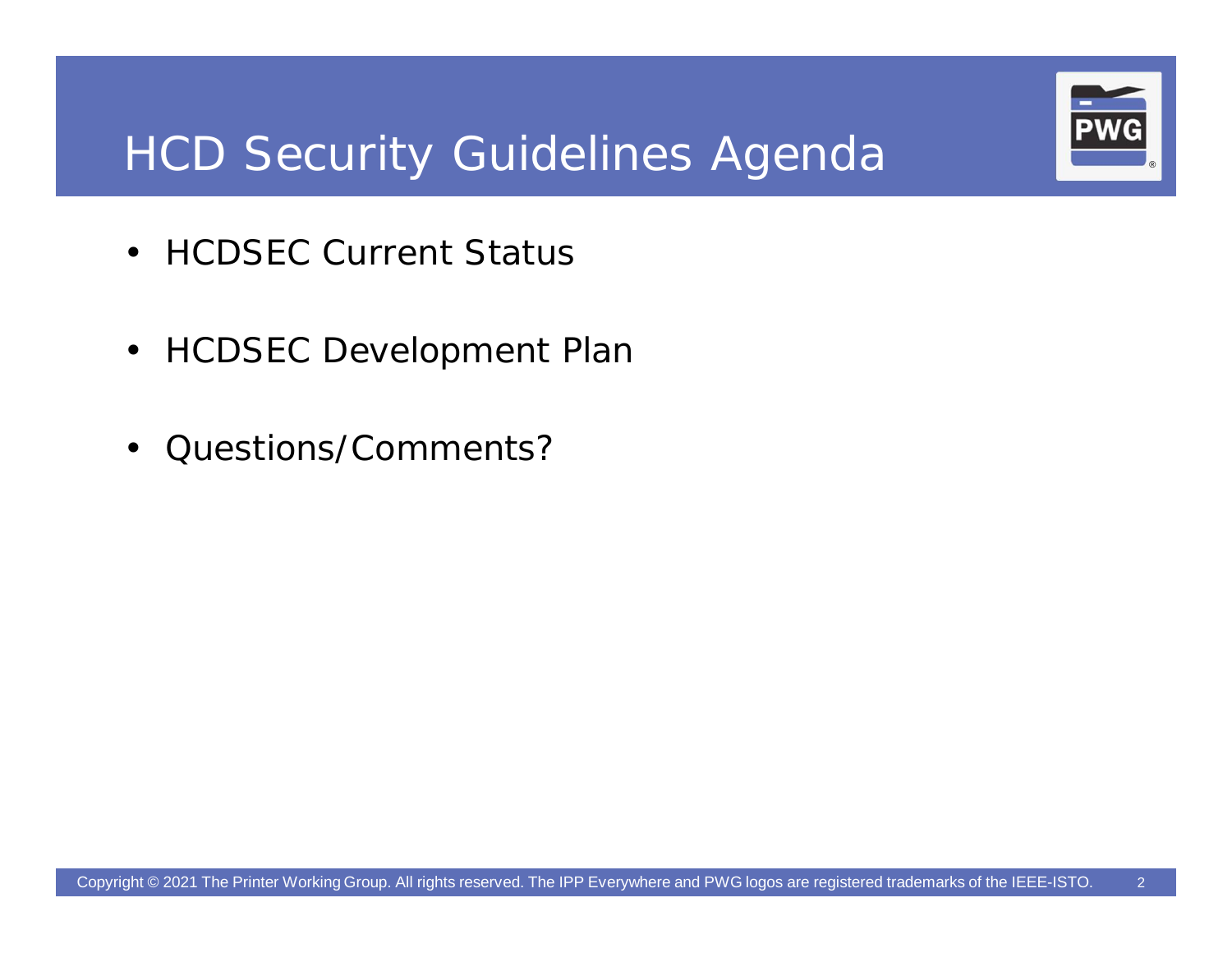#### HCDSEC Current Status



- IDS Charter updated for HCDSEC project August 2019
- HCDSEC review at PWG February 2020 F2F
	- <https://ftp.pwg.org/pub/pwg/ids/wd/wd-idshcdsec10-> 20200120.docx
- HCDSEC status at PWG May 2020 F2F
	- Development plan and priorities
- HCDSEC status update at PWG August 2020 F2F
	- Development plan and priorities
	- Network Security examples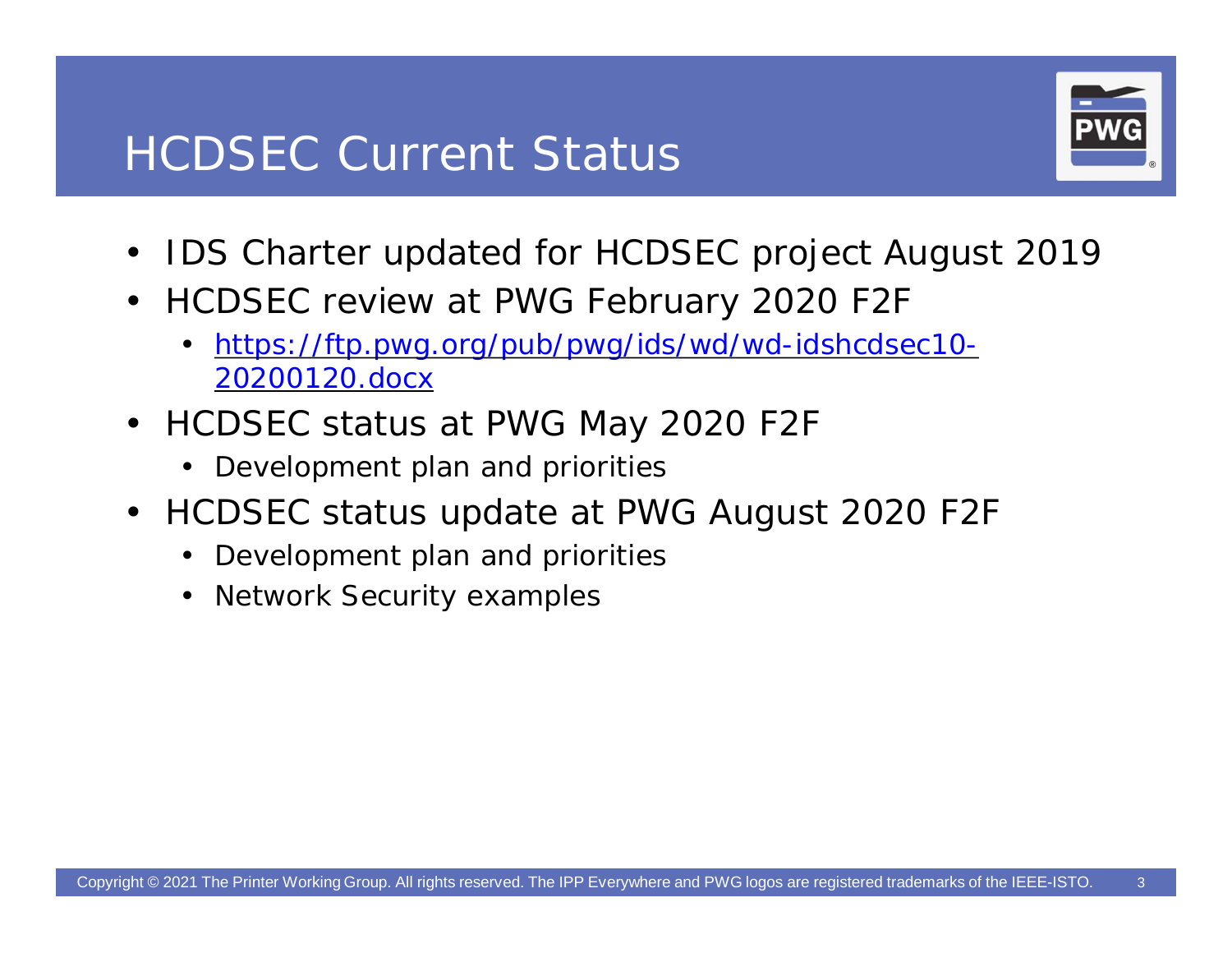### HCDSEC Development Plan



- HCDSEC Interim draft in May 2021 <https://ftp.pwg.org/pub/pwg/ids/wd/wd-idshcdsec10-> 20210504.docx
	- Section 4 Network Security (additional content)
	- Section 12.2 Datalink Layer (Smith's Wi-Fi content)
- HCDSEC Interim draft in O3 2021
	- Section 4 Network Security (additional content)
- HCDSEC Interim draft in Q4 2021
	- Section 5 Local Security (OS, Hypervisors, Peripherals, Apps)
	- Section 6 System Architecture (Firewall, AV, Process Isolation)
- HCDSEC Prototype draft in Q1/Q2 2022
	- Section 7 Conformance
	- Section 8 Internationalization Considerations
	- Section 9 Security Considerations
	- Section 10 References